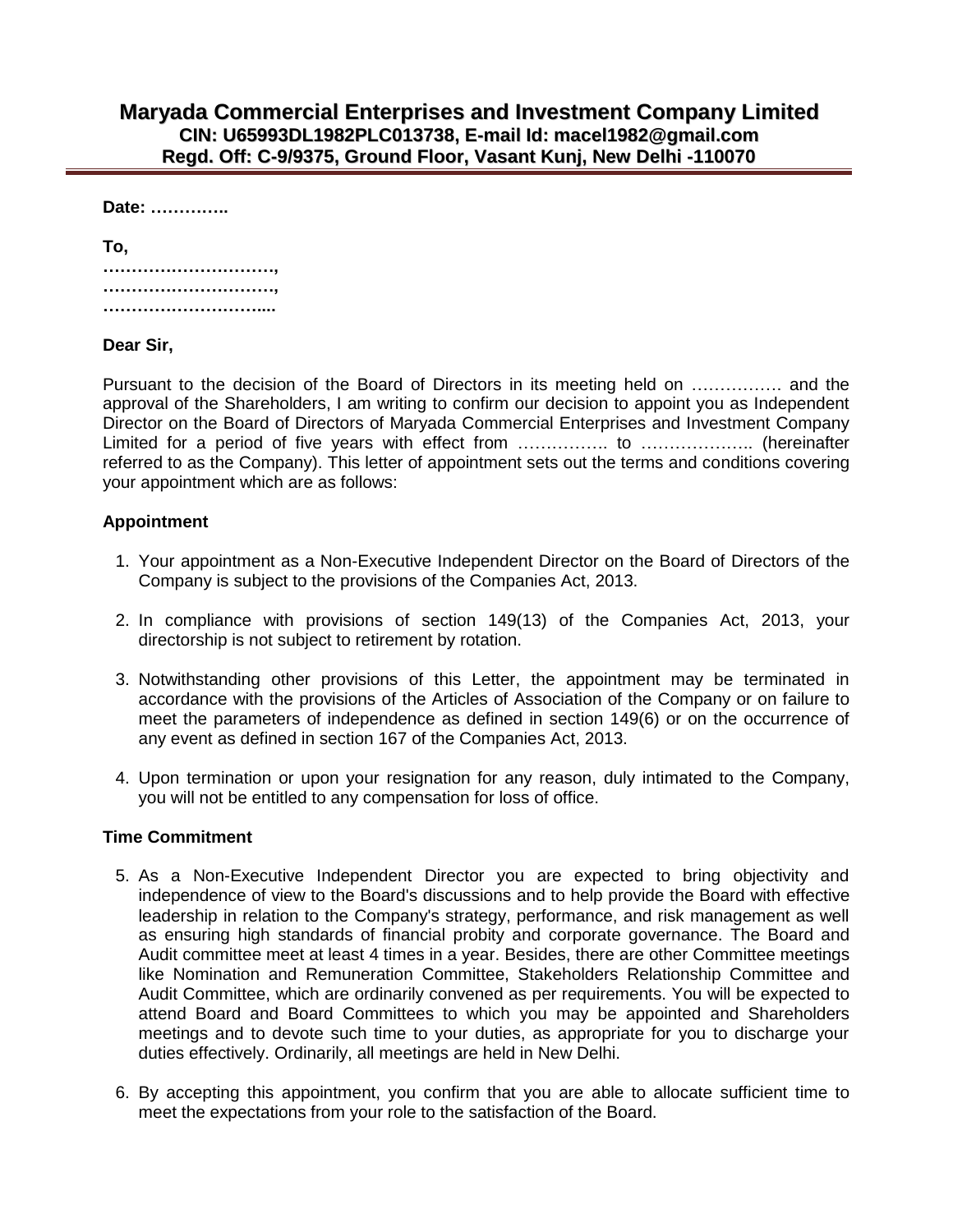# **Maryada Commercial Enterprises and Investment Company Limited CIN: U65993DL1982PLC013738, E-mail Id: macel1982@gmail.com Regd. Off: C-9/9375, Ground Floor, Vasant Kunj, New Delhi -110070**

### **Role and Duties**

- 7. Your role and duties will be those normally required of a Non-Executive Independent Director under the Companies Act, 2013. There are certain duties prescribed for all Directors, both Executive and Non-Executive, which are fiduciary in nature and are as under:
- a. You shall act in accordance with the Company's Articles of Association as may be amended from time to time.
- b. You shall act in good faith in order to promote the objects of the Company for the benefit of its members as a whole, and in the best interest of the Company.
- c. You shall discharge your duties with due and reasonable care, skill and diligence.
- d. You shall not involve yourself in a situation in which you may have a direct or indirect interest that conflicts, or possibly may conflict, with the interest of the Company.
- e. You shall not achieve or attempt to achieve any undue gain or advantage either to yourself or to your relatives, partners or associates.
- f. You shall not assign your office as Director and any assignments so made shall be void.

In addition to the above requirements the Board of Directors also expect you to perform the following functions:

- i. You should constructively challenge and help develop proposals on strategy for growth of the Company.
- ii. You should evaluate the performance of management in meeting agreed goals and objectives.
- iii. You should satisfy yourself on the integrity of financial information and that financial controls and systems of risk management are effective and defensible.
- iv. You are responsible for determining appropriate levels of remuneration of Executive Directors and have a prime role in appointing, and where necessary, removing Executive Directors and in succession planning.
- v. You will take responsibility for the processes for accurately reporting on performance and the financial position of the Company.
- vi. You should keep governance and compliance with the applicable legislation and regulations under review and the conformity of Company's practices to accepted norms.

### **Status of Appointment**

- 8. You will not be an employee of the Company and this letter shall not constitute a contract of employment. You will be paid such remuneration by way of sitting fees for meetings of the Board and its Committees as may be decided by the Board.
- 9. The sitting fees paid to the Non-Executive Independent Director is as may be decided by the Board or a Committee thereof.
- 10. You will have no entitlement to any bonus during the appointment and no entitlement to participate in any employee stock option scheme operated by the Company.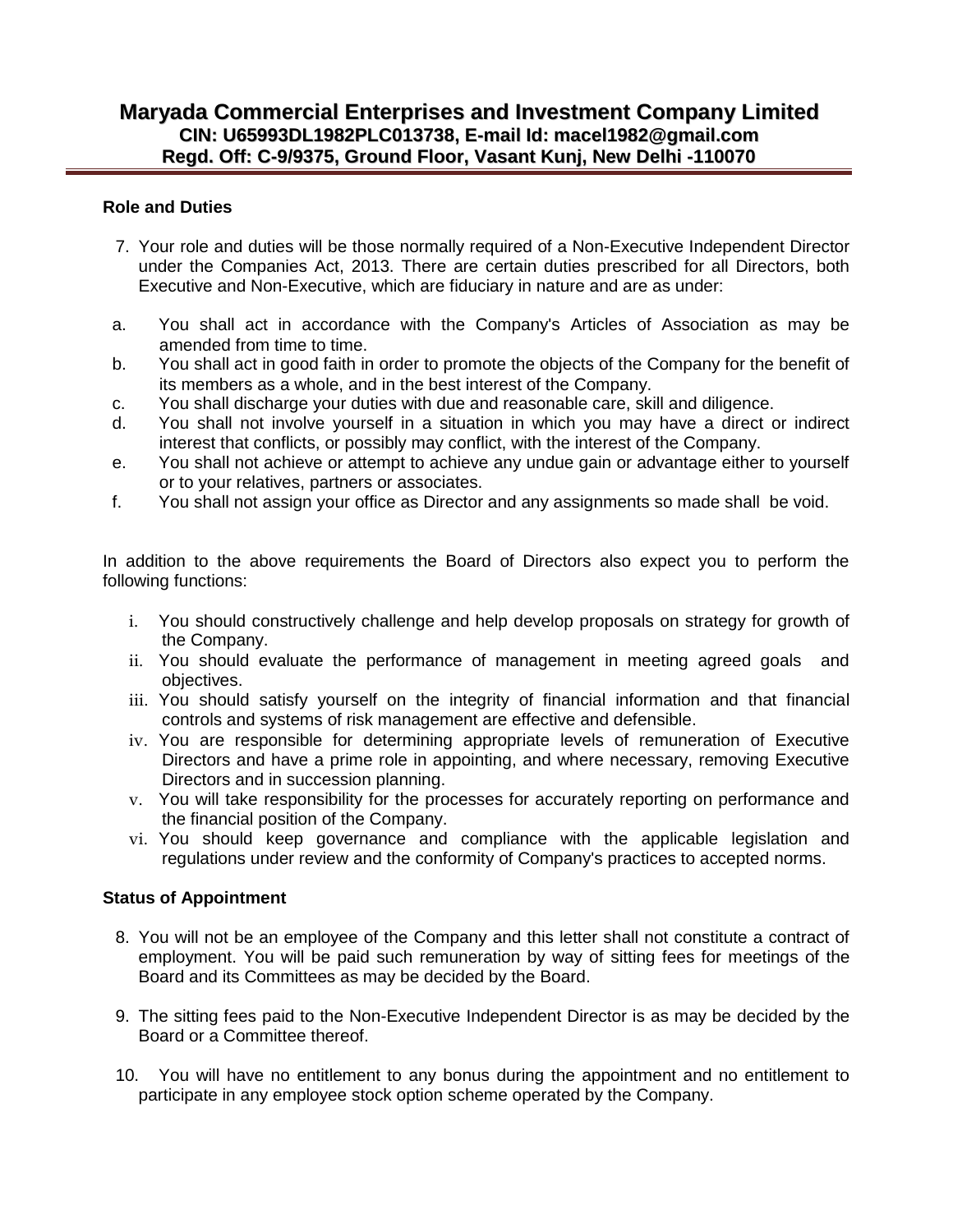#### **Reimbursement of Expenses**

11. In addition to the remuneration described above, the Company will, for the period of your appointment, reimburse you for travel, hotel and other incidental expenses incurred by you in the performance of your role and duties.

#### **Independent Professional Advice**

12. There may be occasions when you consider that you need professional advice in furtherance of your duties as a Director and it will be appropriate for you to consult independent advisers at the Company's expense. The Company will reimburse full cost of expenditure incurred in accordance with the Company's policy.

#### **Insurance**

13. The Company has Directors' and Officers' liability insurance and it is intended that the Company will assume and maintain such cover for the full term of your appointment.

#### **Conflict of Interest**

- 14. It is accepted and acknowledged that you may have business interests other than those of the Company. As a condition to your appointment, you are required to declare any such directorships, appointments and interests to the Board in writing in the prescribed form at the time of your appointment.
- 15. In the event that your circumstances seem likely to change and might give rise to a conflict of interest or, when applicable, circumstances that might lead the Board to revise its judgement that you are independent, this should be disclosed to both the Chairman and the Company Secretary.

#### **Evaluation**

16. The Board of Directors will carry out an evaluation of the performance of the Board as a whole, Board Committees and Directors on an annual basis as per Company's Policy. Your appointment and re appointment on the Board shall be subject to the outcome of the yearly evaluation process.

#### **Disclosure of Interest**

17. Any material interest that a Director may have in any transaction or arrangement that the Company has entered into should be disclosed no later than when the transaction or arrangement comes up at a Board meeting so that the minutes may record your interest appropriately and our records are updated. A general notice that you are interested in any contract with a particular person, firm or company is acceptable.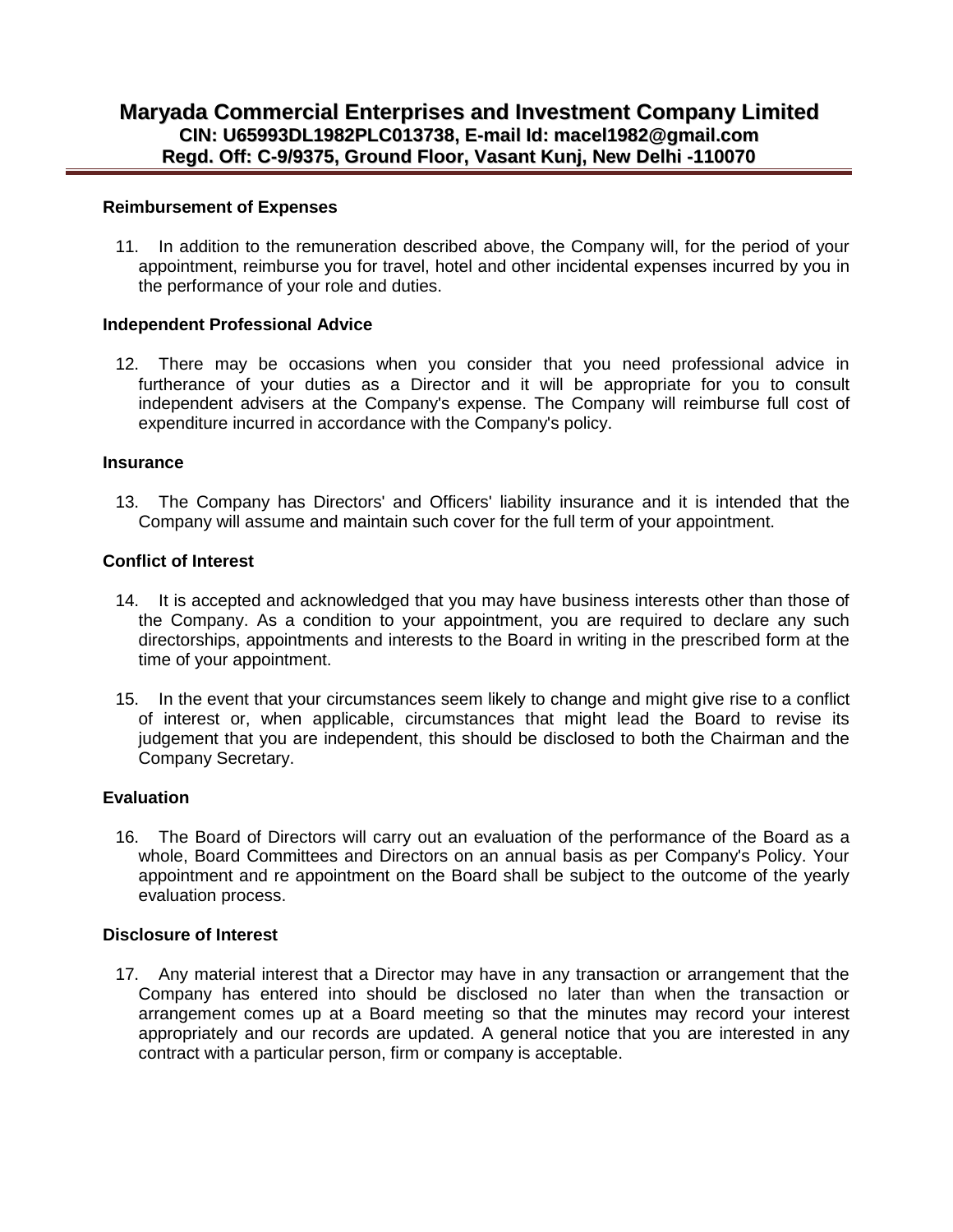### **Code of Conduct**

- 18. During the appointment you are required to comply with regulations as contained in Schedule IV under Companies Act, 2013, including the following codes of conduct of the Company (copies enclosed):
	- i. Code of Conduct for Board of Directors and Senior Management,
	- ii. Code of Internal Procedures and Conduct for prevention of Insider Trading in securities of the Company.

## **Confidentiality**

- 19. All information acquired during your appointment is confidential to the Company and should not be released, either during your appointment or following termination (by whatever means) to third parties without prior clearance from the Chairman unless required by law or by the rules of any stock exchange or regulatory body. On reasonable request, you shall surrender any documents and other materials made available to you by the Company.
- 20. Your attention is also drawn to the requirements under the applicable regulations and the Company's Insider Trading Code which concern the disclosure of price sensitive information and dealing in the securities of the Company. Consequently, you should avoid making any statements or performing any transactions that might risk a breach of these requirements without prior clearance from the Chairman.

### **Publication of the letter of appointment**

21. In line with provision of Clause IV sub clause 6 of Schedule IV, under Companies Act, 2013, the Company will make public the terms and conditions of your appointment and will also arrange for it to be displayed on the Company's website.

### **Membership of Committees**

22. The Board of Directors may appoint you as Member/ Chairman of one or more of its Committees which will be covered in a separate communication setting out the relevant committee's terms of reference and any specific responsibilities.

### **Termination**

- 23. You may resign from your position at any time and should you wish to do so, you are requested to serve a reasonable written notice on the Board. In terms of provisions of the Companies Act, 2013, you are required to file a copy of your resignation letter with the Registrar of Companies, New Delhi.
- 24. Continuation of your appointment is contingent on your getting re-elected by the shareholders in accordance with provisions of Companies Act, 2013 and the Articles of Association of the Company, from time to time in force. You will not be entitled to compensation if the shareholders do not re-elect you at any time.
- 25. Your appointment may also be terminated in accordance with the provisions of the Articles of Association of the Company from time to time in force.